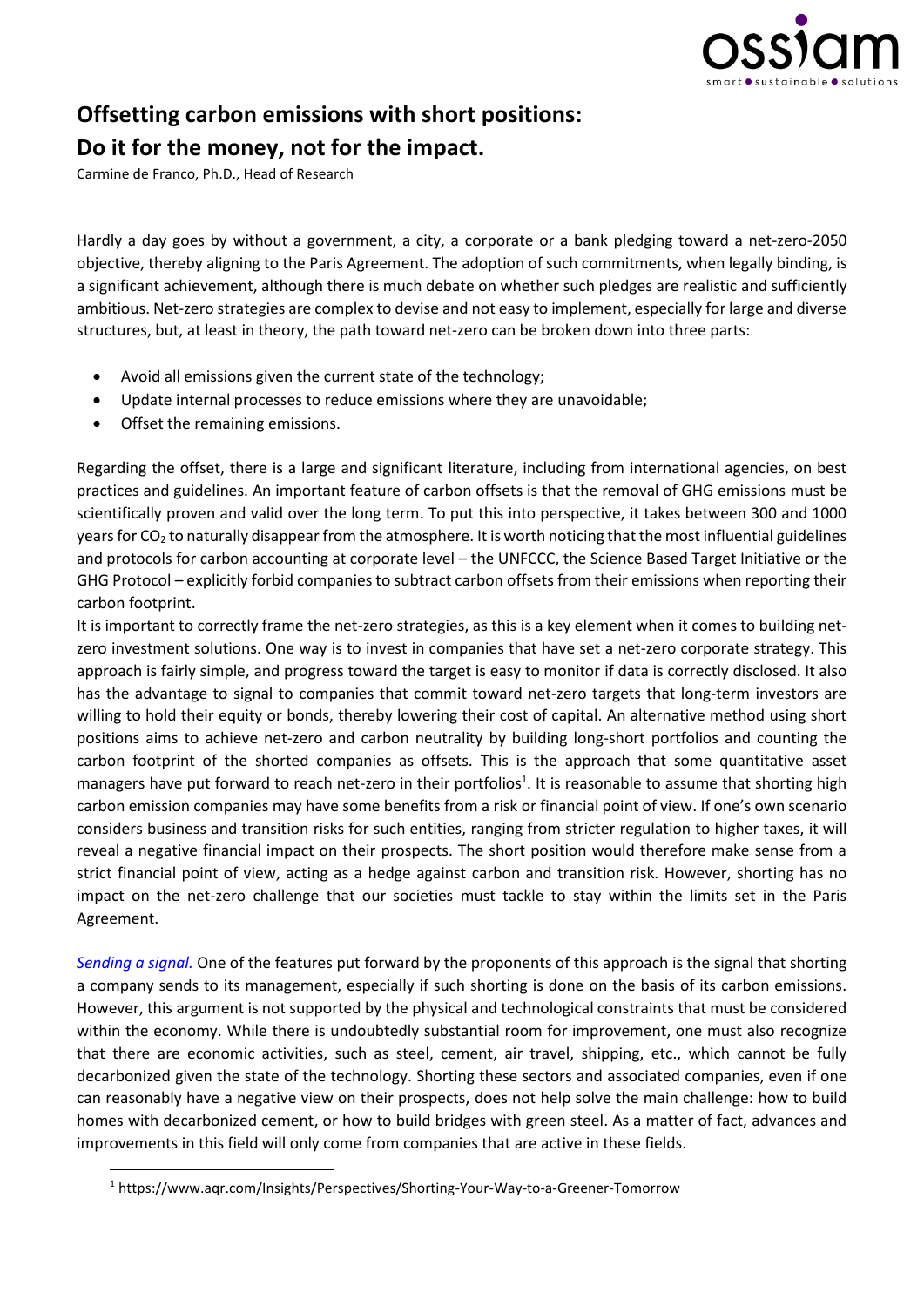

*Looking for change.* Another argument posits that the pressure short positions exert on companies will force them to change. It is hard to prove that senior management responds to increased short interest on its company's stock by acting on its carbon footprint. On the contrary, high short interest could force it to deploy short-term strategies to "defend" the stock rather than focus on long-term net-zero policies. Such policies take time to implement and they must be sustained over decades, potentially by different senior management teams.

*Ability to engage.* A third argument is made for investors who would like to engage with high-stakes companies, usually with large carbon footprints, but are not able to do so because of their ex-ante carbon targets. Shorting selected high carbon emission companies, on the one hand, would give them a carbon budget that could be used, on the other hand, to invest in and then engage with other companies. The argument is not unreasonable, yet it is not clear why an investor who is willing to engage with a company needs to short other companies to do so. Investors wanting to engage and have a material impact may refrain from doing so given the potential cost that the short positions could represent. Why would a long-term engagement program need to be "financed" by short positions?

*Cannot do net-zero!* Yes, it is difficult to achieve a net-zero profile with long-only portfolios! But this only mirrors the difficulties that the world faces in reaching such a target. Shorting high carbon companies to reach net-zero is therefore an accounting trick that is unrelated to the fundamental changes that our economies and societies must undertake.

*It does not add up.* A final argument is related to the arithmetic of carbon foot-printing. If shorts are not considered, then carbon emissions won't add up at the market portfolio level. While it would be easy to accept this logic, the consequences are less obvious. First of all, the market portfolio is a poor representation of our economies: most emissions fall outside the scope of listed companies. Let us nevertheless assume that the market portfolio represents a closed economy, where companies trade products and services between them and emit GHG. If we want to build a system where carbon emissions add up to the level produced by the economy, then only Scope 1 emissions<sup>2</sup> should be considered. We should not consider Scope 2 and Scope 3 emissions<sup>3,4</sup> as they are the Scope 1 emissions of other companies in the market portfolio (e.g., energy and utilities companies). However, using only Scope 1 emissions is a very poor and inappropriate way to address the net-zero problem, and indeed most investors already use Scope 1+2+3 emissions in their climate assessment (both from a risk and a sustainability point of view). Shorting high Scope 1 emissions companies introduces a systematic bias in the portfolio, which is of course manageable, portraying the view that only the companies that actually emit bear the responsibility for their carbon emissions. This is equivalent to saying that running a coal-fired plant to produce electricity is harmful for the climate, which it is indeed, while running a large datacenter, whose power is provided by the aforementioned plant, is not!

Improving investors' portfolio climate performance requires ambitious yet well calibrated reductions of Scope 1+2+3 carbon emissions without short-sell offsets, while engaging with companies to improve their governance on climate issues and promoting the widespread introduction of science-based targets. This is the only reasonable approach for long-only investors wishing to have a meaningful impact.

<sup>2</sup> Emissions related to companies' primary activities only.

<sup>&</sup>lt;sup>3</sup> Emissions related to the energy consumed by companies to manufacture products and deliver services.

<sup>4</sup> Upstream emissions related to companies' supply chains and downstream emissions related to the use of their products and services.